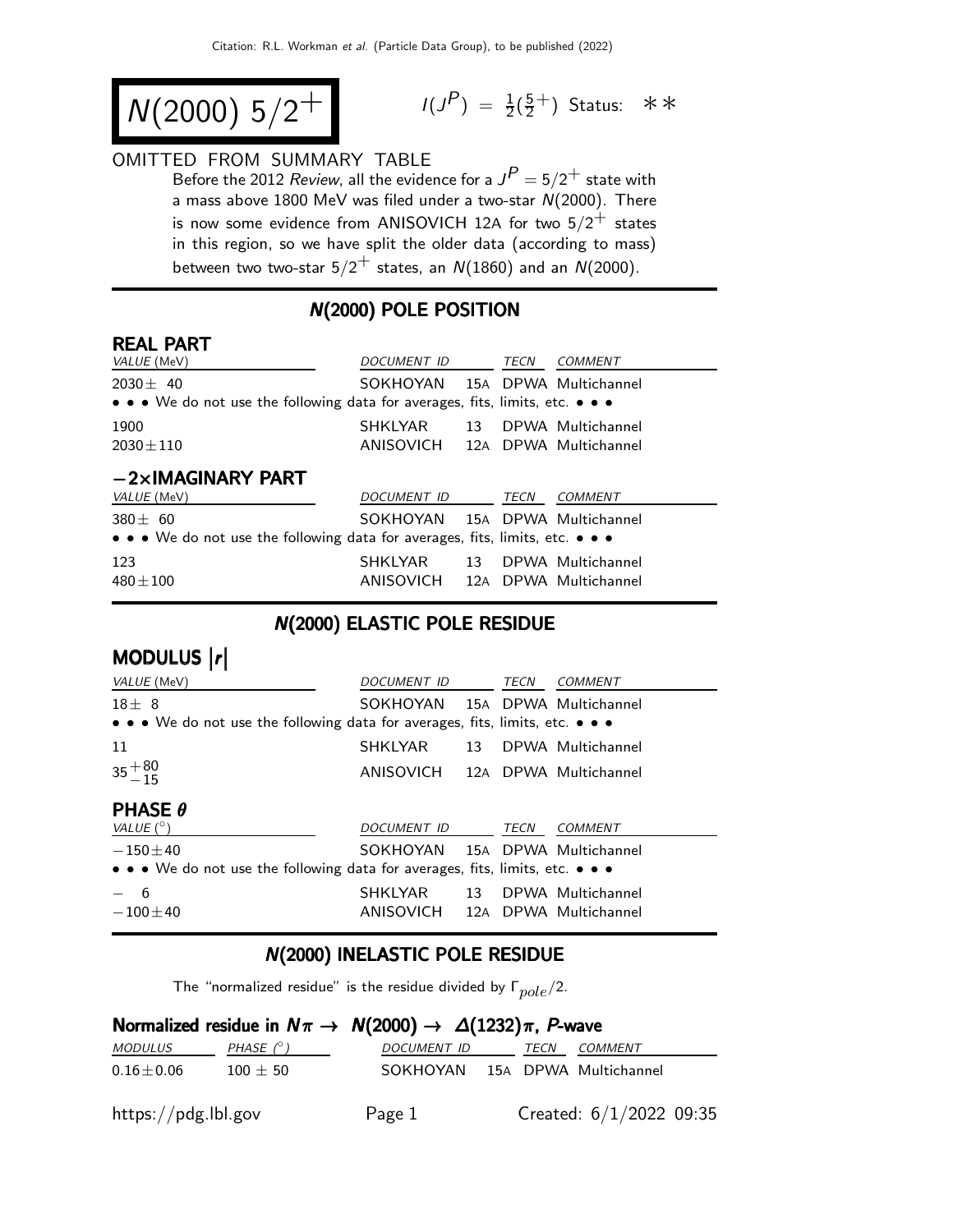|                              | Normalized residue in $N\pi \to N(2000) \to \Delta(1232)\pi$ , F-wave            |                    |             |                                |
|------------------------------|----------------------------------------------------------------------------------|--------------------|-------------|--------------------------------|
| <b>MODULUS</b>               | PHASE (° )                                                                       | DOCUMENT ID TECN   |             | <b>COMMENT</b>                 |
| $0.20 \pm 0.10$ $-20 \pm 45$ |                                                                                  |                    |             | SOKHOYAN 15A DPWA Multichannel |
|                              | Normalized residue in $N\pi \rightarrow N(2000) \rightarrow N\sigma$             |                    |             |                                |
| <b>MODULUS</b>               | PHASE (° )                                                                       | <b>DOCUMENT ID</b> | <b>TECN</b> | COMMENT                        |
| $0.12 \!\pm\! 0.06$          | $80\pm40$                                                                        |                    |             | SOKHOYAN 15A DPWA Multichannel |
|                              | Normalized residue in $N\pi \rightarrow N(2000) \rightarrow N(1520)\pi$ , D-wave |                    |             |                                |
| MODULUS                      | PHASE (° )                                                                       | DOCUMENT ID        | <b>TECN</b> | <b>COMMENT</b>                 |
| $0.17 \pm 0.09$ $-60 \pm 35$ |                                                                                  |                    |             | SOKHOYAN 15A DPWA Multichannel |

# N(2000) BREIT-WIGNER MASS

| <i>VALUE</i> (MeV)                                                                                                    | DOCUMENT ID                      | TECN | <i>COMMENT</i> |
|-----------------------------------------------------------------------------------------------------------------------|----------------------------------|------|----------------|
| $2060 \pm 30$                                                                                                         | SOKHOYAN 15A DPWA Multichannel   |      |                |
| $1946 \pm 4$                                                                                                          | $1$ SHKLYAR 13 DPWA Multichannel |      |                |
| $\bullet \bullet \bullet$ We do not use the following data for averages, fits, limits, etc. $\bullet \bullet \bullet$ |                                  |      |                |
| $2090 \pm 120$                                                                                                        | ANISOVICH 12A DPWA Multichannel  |      |                |
| $1$ Statistical error only.                                                                                           |                                  |      |                |

# N(2000) BREIT-WIGNER WIDTH

| <i>VALUE</i> (MeV)                                                            | DOCUMENT ID                               | TECN | <i>COMMENT</i> |
|-------------------------------------------------------------------------------|-------------------------------------------|------|----------------|
| $390 \pm 55$                                                                  | SOKHOYAN 15A DPWA Multichannel            |      |                |
| $198 + 2$                                                                     | <sup>2</sup> SHKLYAR 13 DPWA Multichannel |      |                |
| • • • We do not use the following data for averages, fits, limits, etc. • • • |                                           |      |                |
| $460\pm100$                                                                   | ANISOVICH 12A DPWA Multichannel           |      |                |
| <sup>2</sup> Statistical error only.                                          |                                           |      |                |

|  |  | N(2000) DECAY MODES |
|--|--|---------------------|
|--|--|---------------------|

|                       | Mode                       | Fraction $(\Gamma_i/\Gamma)$ |
|-----------------------|----------------------------|------------------------------|
| $\Gamma_1$            | $N\pi$                     | $6 - 10 \%$                  |
| $\Gamma_2$            | $N\eta$                    | $<$ 4 %                      |
| $\Gamma_3$            | $N\omega$                  | ${<}2\%$                     |
| $\Gamma_4$            | $N \pi \pi$                | $35 - 90 \%$                 |
| $\Gamma_5$            | $\Delta(1232)\pi$          | $30 - 80 \%$                 |
| $\Gamma_6$            | $\Delta(1232)\pi$ , P-wave | $12 - 32 \%$                 |
| $\Gamma_7$            | $\Delta(1232)\pi$ , F-wave | $19 - 49 \%$                 |
| $\Gamma_8$            | $N\sigma$                  | $5 - 15 \%$                  |
| $\Gamma_{\mathsf{Q}}$ | $N(1520)\,\pi$ , D-wave    | $11 - 31 \%$                 |
| $\Gamma_{10}$         | $N(1680)\,\pi$ , P-wave    | $17 - 25 \%$                 |
| $\Gamma_{11}$         | $AK*(892)$                 | $1 - 3 \%$                   |
| $\Gamma_{12}$         | $p\gamma$                  | $0.01 - 0.08 \%$             |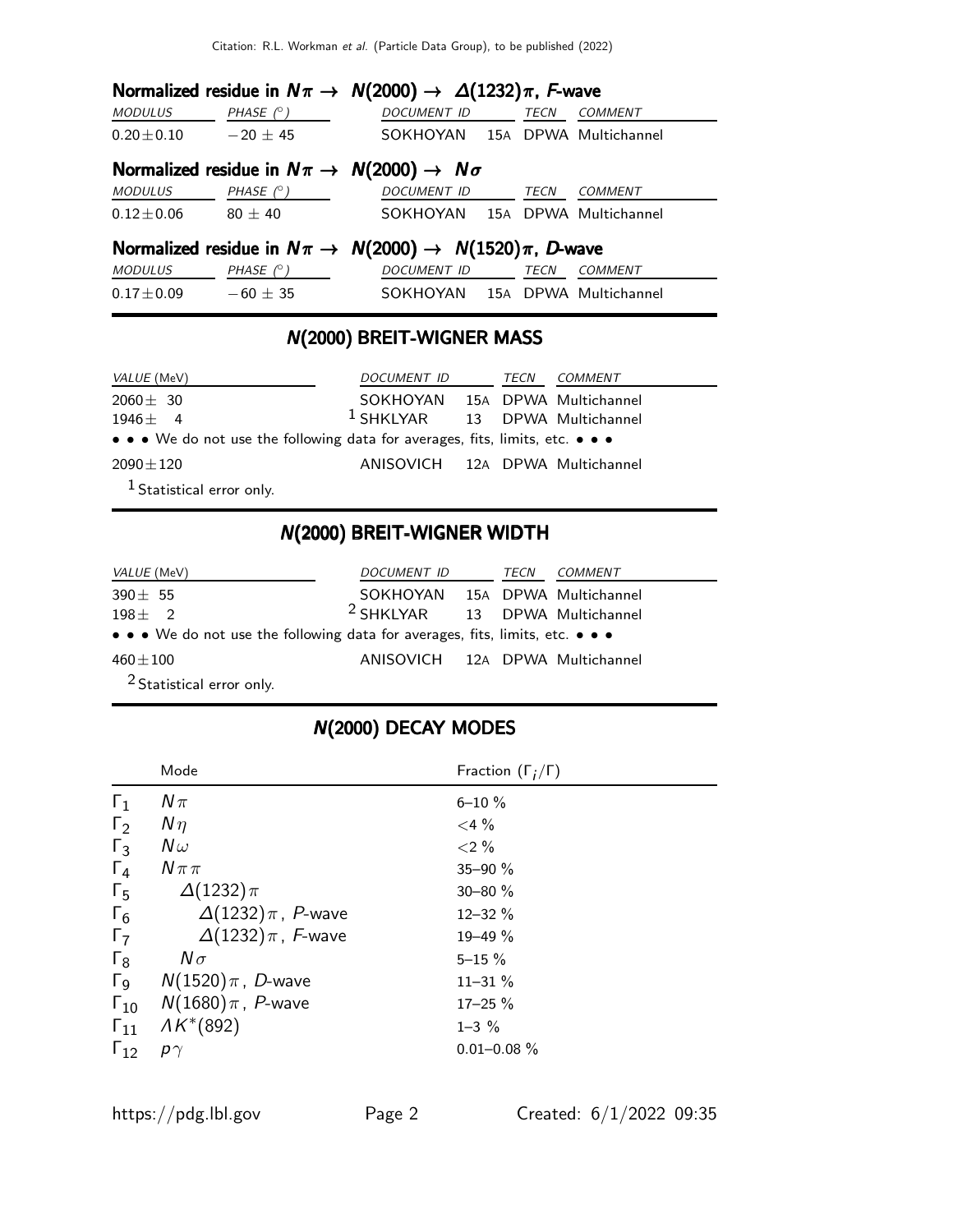| $\Gamma_{13}$ | $p\gamma$ , helicity=1/2 | $0.003 - 0.031 \%$ |
|---------------|--------------------------|--------------------|
| $\Gamma_{14}$ | $p\gamma$ , helicity=3/2 | $0.008 - 0.048 \%$ |
| $\Gamma_{15}$ | $n\gamma$                | $0.002 - 0.07 \%$  |
| $\Gamma_{16}$ | $n\gamma$ , helicity=1/2 | ${<}0.017\%$       |
| $\Gamma_{17}$ | $n\gamma$ , helicity=3/2 | $0.001 - 0.056 %$  |

# N(2000) BRANCHING RATIOS

| $\Gamma(N\pi)/\Gamma_{\rm total}$                                             |                      |     |      |                         | $\mathsf{\Gamma_1}/\mathsf{\Gamma}$ |
|-------------------------------------------------------------------------------|----------------------|-----|------|-------------------------|-------------------------------------|
| VALUE $(\%)$                                                                  | DOCUMENT ID          |     | TECN | <b>COMMENT</b>          |                                     |
| 6 to 10 ( $\approx$ 8) OUR ESTIMATE                                           |                      |     |      |                         |                                     |
| $8\pm4$                                                                       | SOKHOYAN             |     |      | 15A DPWA Multichannel   |                                     |
| $10 \pm 1$                                                                    | 3 SHKLYAR            | 13  |      | DPWA Multichannel       |                                     |
| • • • We do not use the following data for averages, fits, limits, etc. • • • |                      |     |      |                         |                                     |
| $9 \pm 4$                                                                     | ANISOVICH            |     |      | 12A DPWA Multichannel   |                                     |
| $3$ Statistical error only.                                                   |                      |     |      |                         |                                     |
| $\Gamma(N\eta)/\Gamma_{\rm total}$                                            |                      |     |      |                         | $\Gamma_2/\Gamma$                   |
| VALUE $(%)$                                                                   | DOCUMENT ID          |     | TECN | <b>COMMENT</b>          |                                     |
| $2\pm 2$                                                                      | <b>MUELLER</b>       | 20  |      | DPWA Multichannel       |                                     |
| $2\pm 2$                                                                      | <sup>4</sup> SHKLYAR | 13  |      | DPWA Multichannel       |                                     |
| <sup>4</sup> Statistical error only.                                          |                      |     |      |                         |                                     |
| $\Gamma(N\omega)/\Gamma_{\rm total}$                                          |                      |     |      |                         | $\Gamma_3/\Gamma$                   |
| VALUE (%)                                                                     | DOCUMENT ID          |     | TECN | <b>COMMENT</b>          |                                     |
| $18\pm8$                                                                      | <b>DENISENKO</b>     | 16  |      | DPWA Multichannel       |                                     |
| $1 \pm 1$                                                                     | <sup>5</sup> SHKLYAR | 13  |      | DPWA Multichannel       |                                     |
| <sup>5</sup> Statistical error only.                                          |                      |     |      |                         |                                     |
| $\Gamma(\Delta(1232)\pi, P$ -wave)/ $\Gamma_{\text{total}}$                   |                      |     |      |                         | $\Gamma_6/\Gamma$                   |
| VALUE (%)                                                                     | DOCUMENT ID          |     | TECN | <b>COMMENT</b>          |                                     |
| $22 \pm 10$                                                                   | SOKHOYAN             |     |      | 15A DPWA Multichannel   |                                     |
| $\Gamma(\Delta(1232)\pi$ , F-wave)/ $\Gamma_{\text{total}}$                   |                      |     |      |                         | $\Gamma_7/\Gamma$                   |
| VALUE(%)                                                                      | DOCUMENT ID          |     | TECN | <b>COMMENT</b>          |                                     |
| $34 \pm 15$                                                                   | SOKHOYAN             | 15A |      | DPWA Multichannel       |                                     |
|                                                                               |                      |     |      |                         |                                     |
| $\Gamma(N\sigma)/\Gamma_{\rm total}$                                          |                      |     |      |                         | $\Gamma_8/\Gamma$                   |
| VALUE (%)                                                                     | DOCUMENT ID          |     | TECN | <b>COMMENT</b>          |                                     |
| $10 \pm 5$                                                                    | SOKHOYAN             | 15A |      | DPWA Multichannel       |                                     |
| $\Gamma(N(1520)\pi, D$ -wave)/ $\Gamma_{\rm total}$                           |                      |     |      |                         | Г9/Г                                |
| VALUE(%)                                                                      | DOCUMENT ID          |     | TECN | <b>COMMENT</b>          |                                     |
| $21 \pm 10$                                                                   | SOKHOYAN             |     |      | 15A DPWA Multichannel   |                                     |
|                                                                               |                      |     |      |                         |                                     |
| $\Gamma(N(1680)\pi, P$ -wave)/ $\Gamma_{\text{total}}$                        |                      |     |      |                         | $\Gamma_{10}/\Gamma$                |
| VALUE $(\%)$                                                                  | DOCUMENT ID          |     | TECN | COMMENT                 |                                     |
| $16 \pm 9$                                                                    | SOKHOYAN             |     |      | 15A DPWA Multichannel   |                                     |
| https://pdg.lbl.gov                                                           | Page 3               |     |      | Created: 6/1/2022 09:35 |                                     |